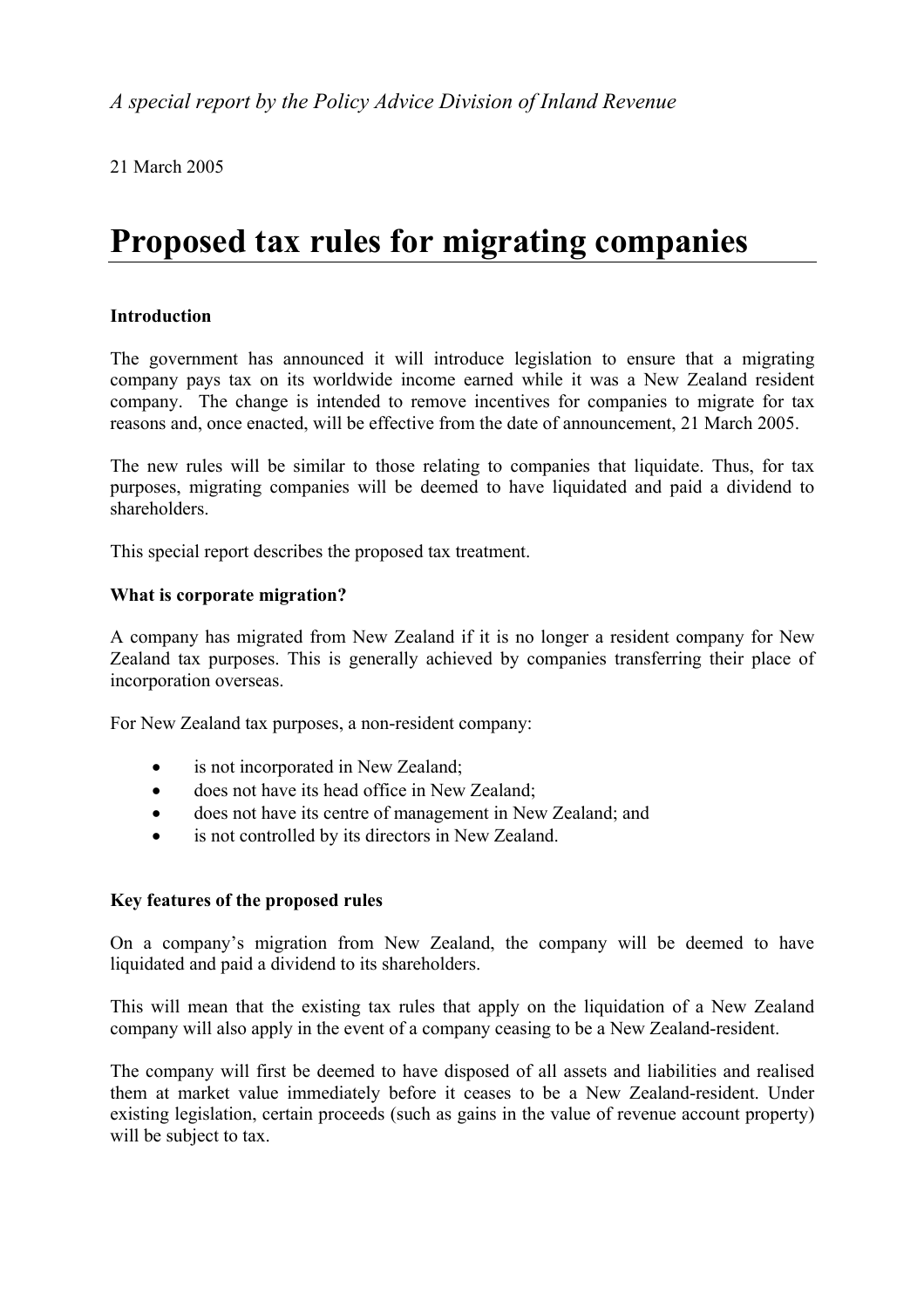The company will then be deemed to have distributed all shareholder funds (which will include the deemed disposal proceeds) to its shareholders by way of a dividend.

A migrating company will be required to "withhold" tax from the dividend immediately before it ceased to be a New Zealand-resident company, under the resident withholding tax (RWT) or non-resident withholding tax (NRWT) rules, as appropriate.

Under the RWT rules, RWT on dividends applies at the rate of 33%. A deemed dividend "paid" to a resident shareholder will then be taxed at the shareholder's personal marginal tax rate, less imputation credits attached by the company.

A deemed dividend "paid" to a non-resident shareholder will be taxed at 30% if the shareholder is a resident of a non-treaty country and the dividend is not fully imputed or credited with dividend withholding payments. NRWT at 15% will apply to a deemed dividend "paid" to a shareholder of a treaty country or a non-treaty country if the dividend is fully imputed or credited.

While realised capital reserves will generally be excluded from the deemed distribution, for consistency with the liquidation rules, they will be included for non-resident related company shareholders.

The amount of the deemed dividend will therefore vary between certain shareholders as shown in the following table.

| <b>Resident shareholder</b>                                                                                              | Non-related non-resident<br>shareholder                                                                                   | Related non-resident<br>company shareholder                                              |
|--------------------------------------------------------------------------------------------------------------------------|---------------------------------------------------------------------------------------------------------------------------|------------------------------------------------------------------------------------------|
| Dividend subject to $RWT =$<br>shareholder funds, less<br>available subscribed capital<br>and realised capital reserves. | Dividend subject to NRWT $=$<br>shareholder funds, less<br>available subscribed capital<br>and realised capital reserves. | Dividend subject to NRWT<br>$=$ shareholder funds, less<br>available subscribed capital. |

Property that continues to be subject to tax in New Zealand after a company's migration (for example, standing timber) because it is located in New Zealand, could be treated as reacquired by the company at the same market value for which it was deemed to have been disposed of at the time of migration. This will establish a new cost base to apply in the event of a subsequent realisation.

To remove potential double taxation in the event that a migrating company pays a dividend to its shareholders, the amount of the deemed distribution to a migrating company's shareholders could be treated by the company as an additional amount of tax paid share capital or available subscribed capital (ASC).

#### **Example: Migration of a New Zealand company**

S Ltd was incorporated in New Zealand in 1995 and issued 140,000 ordinary shares at \$2 each to resident shareholders and 60,000 ordinary shares at \$2 each to non-resident shareholders (40,000 of those shares are held by related non-resident companies).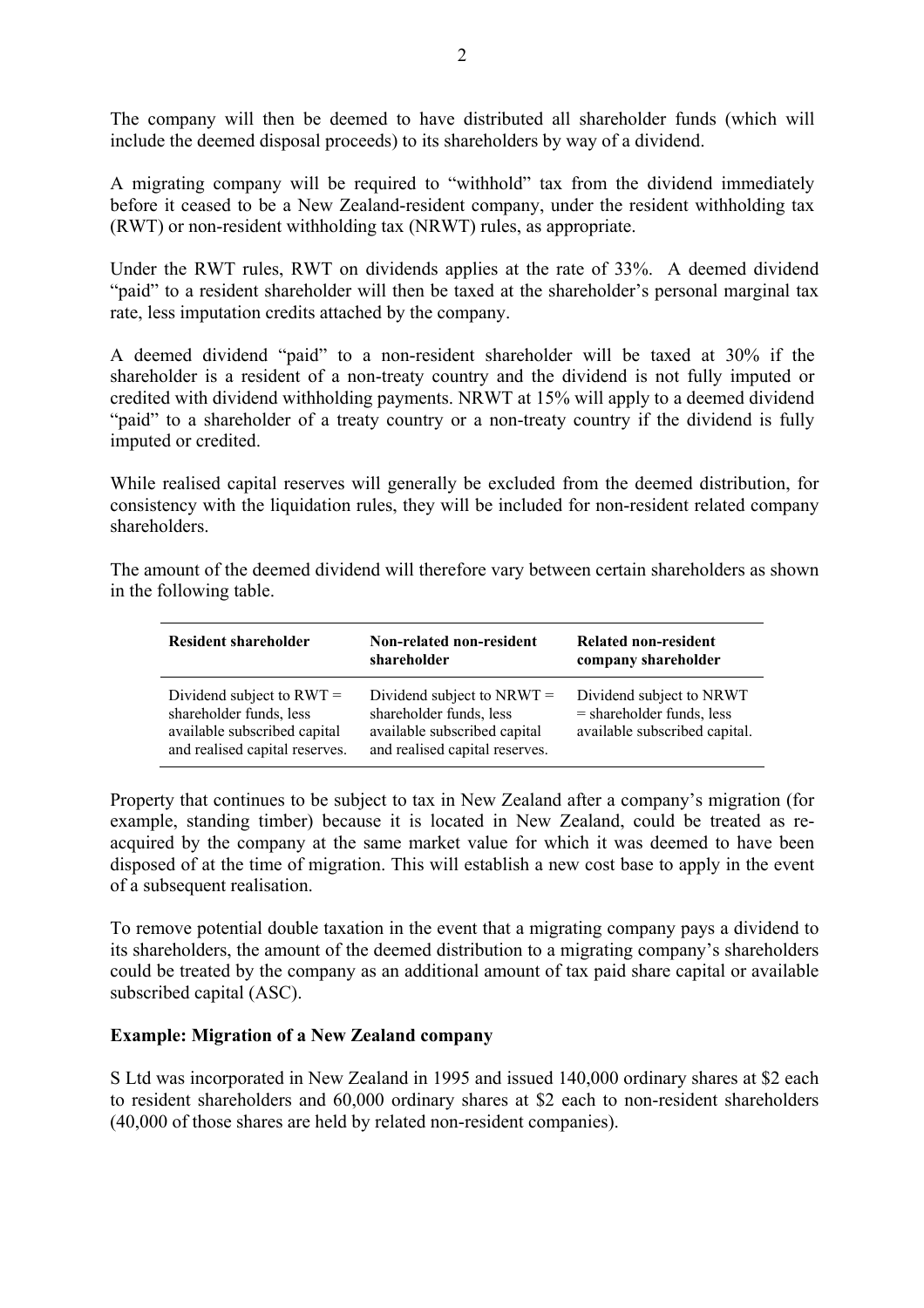The shareholders resolve to transfer S Ltd's place of incorporation and its directorial and managerial functions offshore. S Ltd has a realised capital profit of \$150,000 and revenue reserves of \$300,000. S Ltd also owns shares held on revenue account in a company that owns commercial rental property in Wellington. The market value of these shares is \$500,000. They were purchased for \$450,000. S Ltd also owns a New Zealand-registered patent worth \$250,000. The cost of the patent was \$200,000, and depreciation deductions of \$50,000 have been claimed.

S Ltd's imputation credit account has a credit balance of  $$100,000$ .<sup>1</sup>

### *Deemed disposal rules*

S Ltd will be deemed to have disposed of all of its assets and liabilities at market value immediately before it ceases to be a New Zealand resident.

The taxable amount from the deemed disposal of the patent is \$100,000 (market value less cost (reduced by the amount of depreciation already claimed)).<sup>2</sup> The taxable amount from the deemed disposal of the shares is  $$50,000$  (market value less cost).<sup>3</sup> S Ltd's tax liability on the deemed disposal of its revenue account property is therefore \$49,500, and the tax paid is credited to S Ltd's imputation credit account.

The company that owns the commercial property will remain in New Zealand, and the patent is registered in New Zealand. Therefore future income derived from the shares and the patent will continue to be subject to New Zealand tax. $4S$  Ltd will be deemed to have re-acquired the shares at \$500,000 and the patent at \$250,000, which will establish new cost bases for those assets.

#### *Deemed liquidation rules*

S Ltd will be deemed to have liquidated and made a distribution to shareholders immediately before it ceases to be a New Zealand resident. The total amount "received" by each shareholder is \$4.75 per share.<sup>5</sup>

In calculating the amount of the taxable dividend deemed to have been paid by S Ltd it is first necessary to exclude capital amounts from total funds. For these purposes, capital amounts comprise the amount of "ASC per share cancelled" and, for shareholders that are not related non-resident companies, the "excess return amount" per share – essentially a shareholder's share of capital assets and realised capital gains.

Applying the formulae in the legislation, ASC per share cancelled is calculated as \$2, and the excess return amount is 75 cents. Therefore the tax-free capital component of the amount distributed by S Ltd in respect of each share is \$2.75, and the remaining \$2 per share (representing revenue reserves) is taxable to each shareholder as a dividend.

 $\overline{a}$ 

<sup>&</sup>lt;sup>1</sup> A company could make use of the foreign investor tax credit rules by paying a fully imputed dividend and a supplementary dividend to its non-resident shareholders before it ceases to be a New Zealand-resident company. The company will not be able to obtain credits in relation to deemed dividends to its non–resident shareholders on its migration. 2

See section EN 2.

<sup>&</sup>lt;sup>3</sup> See section CD 3. 4 Assuming that there are no DTA implications.

 $5(400,000 + 150,000 + 300,000 + 150,000 - 49,500)/200,000$ . Note that all figures in this example have been rounded to two decimal places.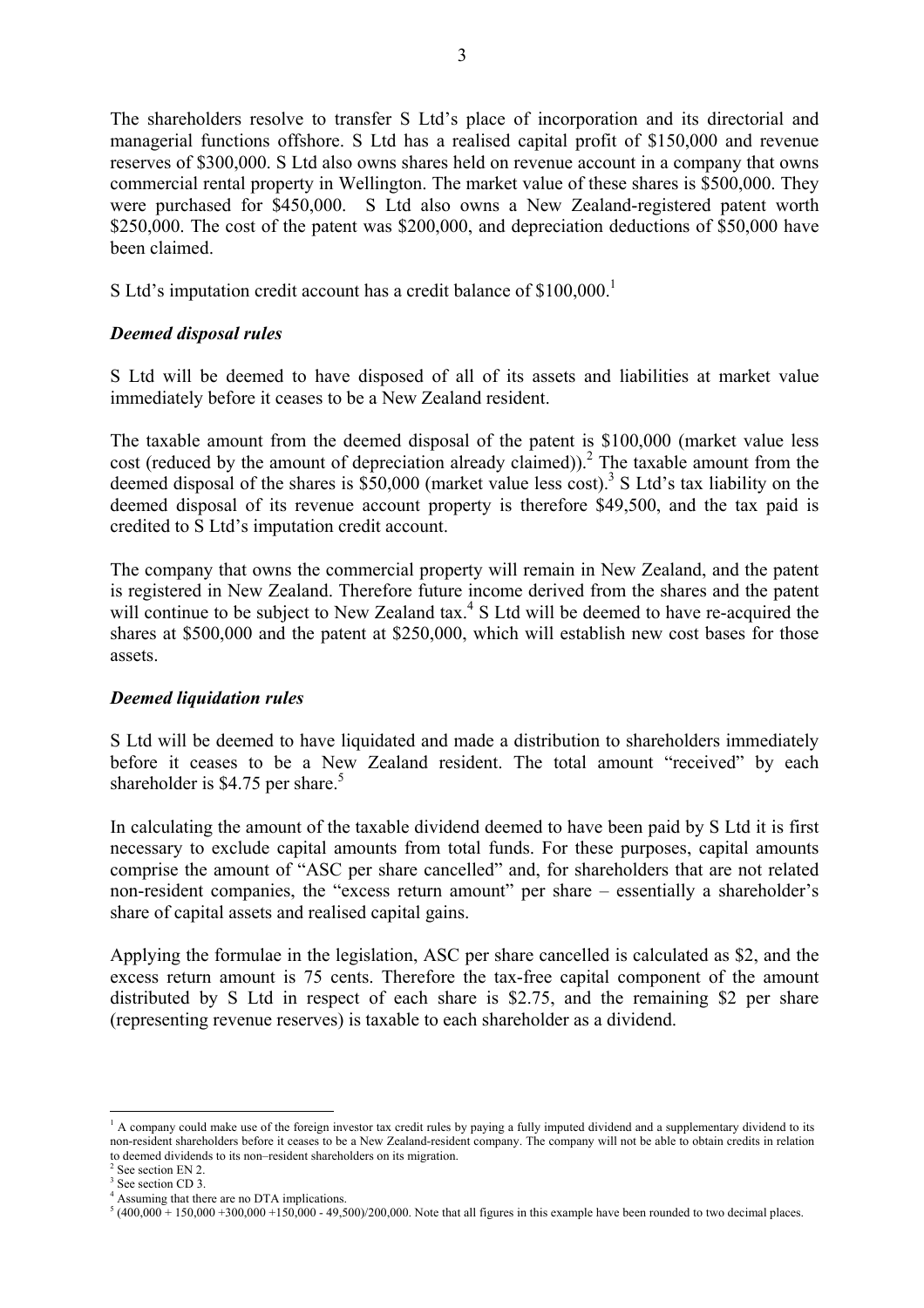S Ltd may attach imputation credits of  $70$  cents per share<sup>6</sup> to dividends paid to resident shareholders.

#### *Resident shareholders*

The total amount received per share distributed to resident shareholders on S Ltd's migration is \$4.75, of which \$2.75 (being  $$2 + $0.75$ ) is tax-free. The remaining \$2 per share is taxable to each shareholder as a dividend. Imputation credits of 70 cents per share could be attached for offset against the shareholder's personal tax liability.

S Ltd is required to withhold RWT from the dividends paid to resident shareholders. S Ltd's RWT cost per share is 19 cents.<sup>7</sup> S Ltd's total RWT cost is \$26,600.<sup>8</sup>

The amount of the deemed distribution, less RWT and NRWT, becomes ASC and in the event of S Ltd paying a dividend to resident shareholders, could be returned to those shareholders tax-free.

#### *Non-related non-resident shareholders*

The total amount received per share distributed to non-related non-resident shareholders on S Ltd's migration is \$4.75, of which  $$2.75$  (being  $$2 + $0.75$ ) is tax-free. The remaining \$2 per share is taxable to each shareholder as a dividend.

S Ltd is required to withhold NRWT from dividends paid to non-related non-resident shareholders. S Ltd's NRWT cost per share held by these shareholders is 30 cents.  $9$  S Ltd's total NRWT cost in relation to these shareholders is \$6,000.10

#### *Related company non-resident shareholders*

The amount of the dividend to the related non-resident company shareholder subject to NRWT is that amount which would arise as a dividend if the excess return amount (that is, the share of capital assets and realised capital gains) were nil.

The total amount received by related non-resident company shareholders on S Ltd's migration is \$4.75, of which \$2 (being  $$2 + nil$ ) is tax-free. The remaining \$2.75 (representing revenue reserves and capital profits) is taxable to the company shareholder as a dividend subject to NRWT. S Ltd's NRWT cost per share held by these shareholders is 41 cents.<sup>11</sup> S Ltd's total NRWT cost in relation to these shareholders is  $$16,400$ <sup>12</sup>

8 .19 x 140,000

 $\overline{a}$ 

- $10^{10}$  .3 x 20,000
- $11.15 \times 2.75$

<sup>&</sup>lt;sup>6</sup> Existing imputation credit rules require the same imputation credit ratio to apply to all distributions within an income year. Applying this rule to the total imputation credit account balance of 149,500 allows dividends to resident shareholders to receive 70 cents per share of imputation credits.

 $\sqrt{7}$  ((2+.70) x .33) - .70

 $9.15 \times 2$  (assuming that the standard NRWT treaty rate of 15% applies).

<sup>12 .41</sup> x 40,000